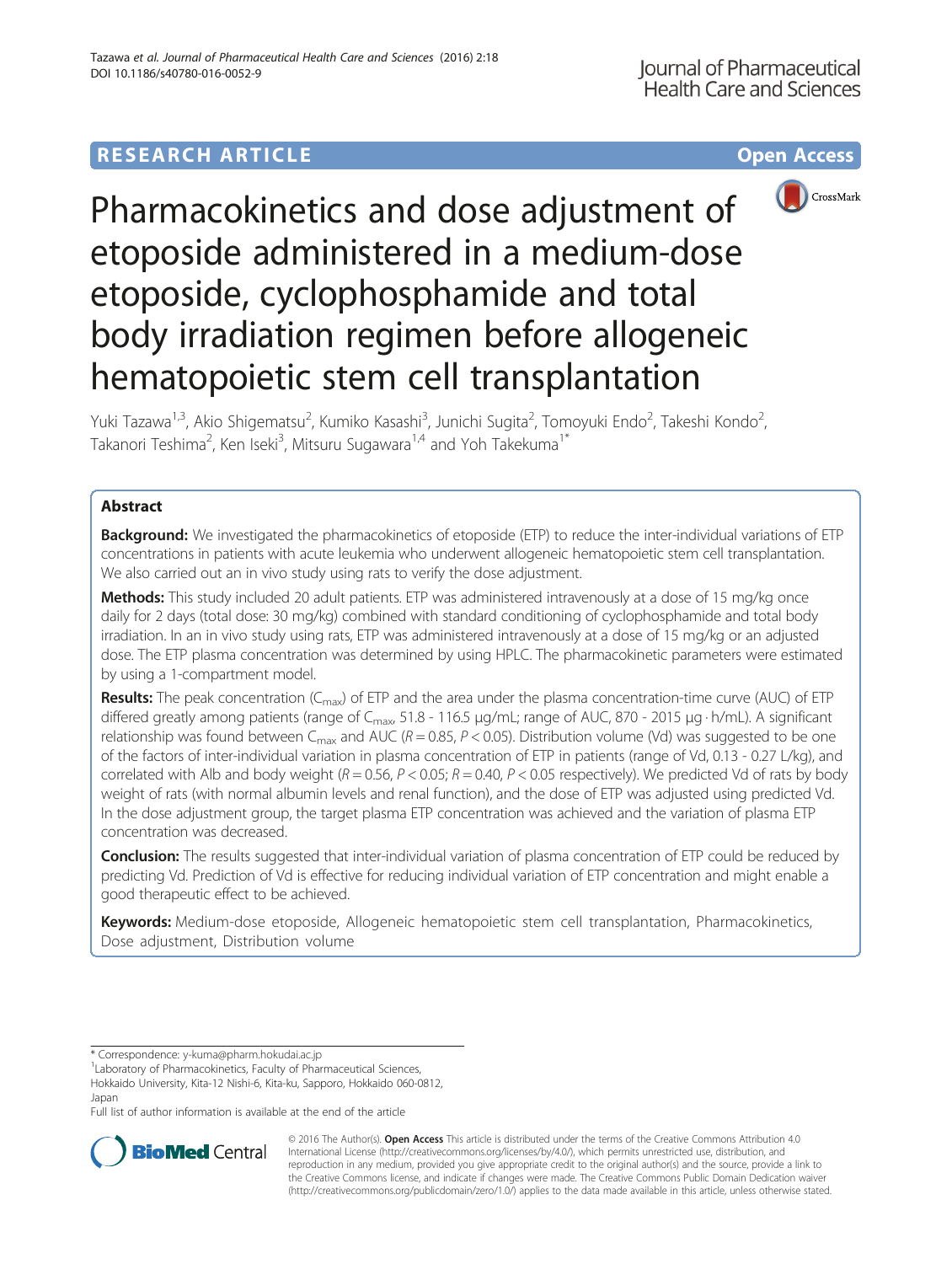## Background

Allogeneic stem cell transplantation (allo-SCT) has been used to treat patients with hematological malignancies. High-dose intravenous etoposide (ETP) is commonly used with a standard conditioning regimen of cyclophosphamide (CY) and total body irradiation (TBI) [\[1](#page-5-0)–[6](#page-5-0)]. However, it has been reported that the pharmacokinetic parameters of ETP were highly variable between individuals [\[7\]](#page-5-0). There have been many studies on the pharmacokinetics (PK) of ETP but only a few studies on leukemia patients who received high-dose ETP as a conditioning regimen and underwent allo-SCT [\[8, 9](#page-5-0)]. Moreover, the optimal dose of ETP has not been clarified.

In this study, we focused on PK and dose adjustment of ETP in adult patients with acute leukemia and also verified the dose adjustment in experimental rats based on the PK parameters to reduce large variations of plasma ETP concentration.

#### Methods

## Patients and pharmacokinetic analysis **Patients**

PK of ETP was evaluated in 20 patients who underwent allo-SCT using a conditioning regimen of medium-dose ETP + CY + TBI between April 2008 and January 2013 at Hokkaido University Hospital. A summary of the characteristics of the patients is shown in Table [1.](#page-2-0) Both the Protocol Review Committee and the Institutional Review Board of Hokkaido University Hospital approved the study. Written informed consent was obtained from all of the patients.

## Conditioning regimen and graft-versus-host disease (GVHD) prophylaxis

All patients received the same conditioning regimen of medium-dose ETP + CY + TBI, which consisted of ETP at a dose of 15 mg/kg once daily administered intravenously (i.v.) over 3 h for 2 days (total dose: 30 mg/kg) and CY at 60 mg/kg once daily administered i.v. over 3 h for 2 days (total dose: 120 mg/kg) followed by 12 Gy of TBI delivered in 4 or 6 fractions for 2 or 3 days, as reported previously [[10](#page-5-0)–[13](#page-6-0)]. GVHD prophylaxis was provided with short-term methotrexate and cyclosporine (CSP) or tacrolimus (TAC) according to the physician's selection.

## Blood samples of patients

Blood samples were drawn before the start of ETP infusion (blank plasma) and at 1, 3, 6, 10, 24, 25, 27, 30, 34, 44, 68, and 92 h after the first infusion. The samples were collected into tubes containing heparin. The samples were centrifuged at  $750 \times g$  for 10 min at 4 °C to obtain plasma, and the plasma was frozen at -20 °C until analysis. All patients gave informed consent and agreed to the multiple blood sampling procedure.

#### Analytical procedure

ETP plasma concentration was determined by using HPLC. Analytical ETP was purchased from LKT Laboratories Inc. (St. Paul, MN, USA). It was dissolved in dimethyl sulfoxide (DMSO) (stock concentration: 20 mg/mL) and stored at -20 °C. Acetonitrile, dichloromethane, and methanol were of liquid chromatographic grade. Control plasma was provided by Japanese Red Cross Blood Center (Hokkaido, Japan) and stored at -20 °C. The internal standard, diphenyl hydantoin (DPH) was purchased from Wako Pure Chemical Industries, Ltd. (Osaka, Japan). ETP plasma concentration was determined by the method of kato et al. [\[14\]](#page-6-0). Briefly, 20 μL of DPH at a concentration of 100 μg/mL (in methanol), 1 mL of distilled water and 200 μL of plasma were added to a glass test tube with a screw cap. After 5 mL of dichloromethane had been added, the mixture was shaken for 15 min and then centrifuged at  $750 \times g$  for 5 min. Four mL of the dichloromethane layer was evaporated to dryness at 40 °C in a vacuum evaporator. The residue was redissolved in 200 μL of the mobile phase of HPLC and was subjected to HPLC. The injection volume of a sample was 40 μL. The HPLC system consisted of an L-7110 pump, L-7300 column oven, L-7420 UV-VIS detector, and D-2500 integrator (HITACHI, Tokyo, Japan). The column was an Inersil ODS-4 (100 mm  $\times$  2.1 mm i.d., 3  $\mu$ m) (YOKOHAMARIKA CO., Yokohama, Japan). A mobile phase containing methanol/distilled water/acetonitrile  $(42.7: 55: 2.3, v/v/v)$  was used at a flow rate of 0.4 mL/min. The detector was monitored at 229 nm.

## Pharmacokinetic analysis

The pharmacokinetic parameters were estimated by using a 1-compartment model. The peak concentration  $(C_{\text{max}})$  and the trough concentration  $(C_{\text{min}})$  of ETP in plasma were obtained directly from the analytical data. The volume of distribution (Vd) was calculated as Dose/  $C_0$  ( $C_{\text{max}}$ ). The elimination rate constant ( $K_{el}$ ) was calculated by log-linear regression of ETP concentration data during the elimination phase. The clearance (CL) was calculated as  $K_{el} \times Vd$ . The area under the plasma concentration-time curve (AUC) was calculated by the trapezoidal rule. Mean values of Vd on the first day and second day were used for subsequent investigation.

## Experimental animals and pharmacokinetic analysis Animals and treatment

Male Wistar rats were obtained from Hokudo Co., Ltd. (Sapporo, Japan). The experimental protocols were reviewed by the Animal Care Committee in accordance with the Guide for the Care and Use of Laboratory Animals. ETP for intravenous infusion was purchased from Sandoz (Tokyo, Japan). ETP was diluted in normal saline. ETP solution was administrated intravenously at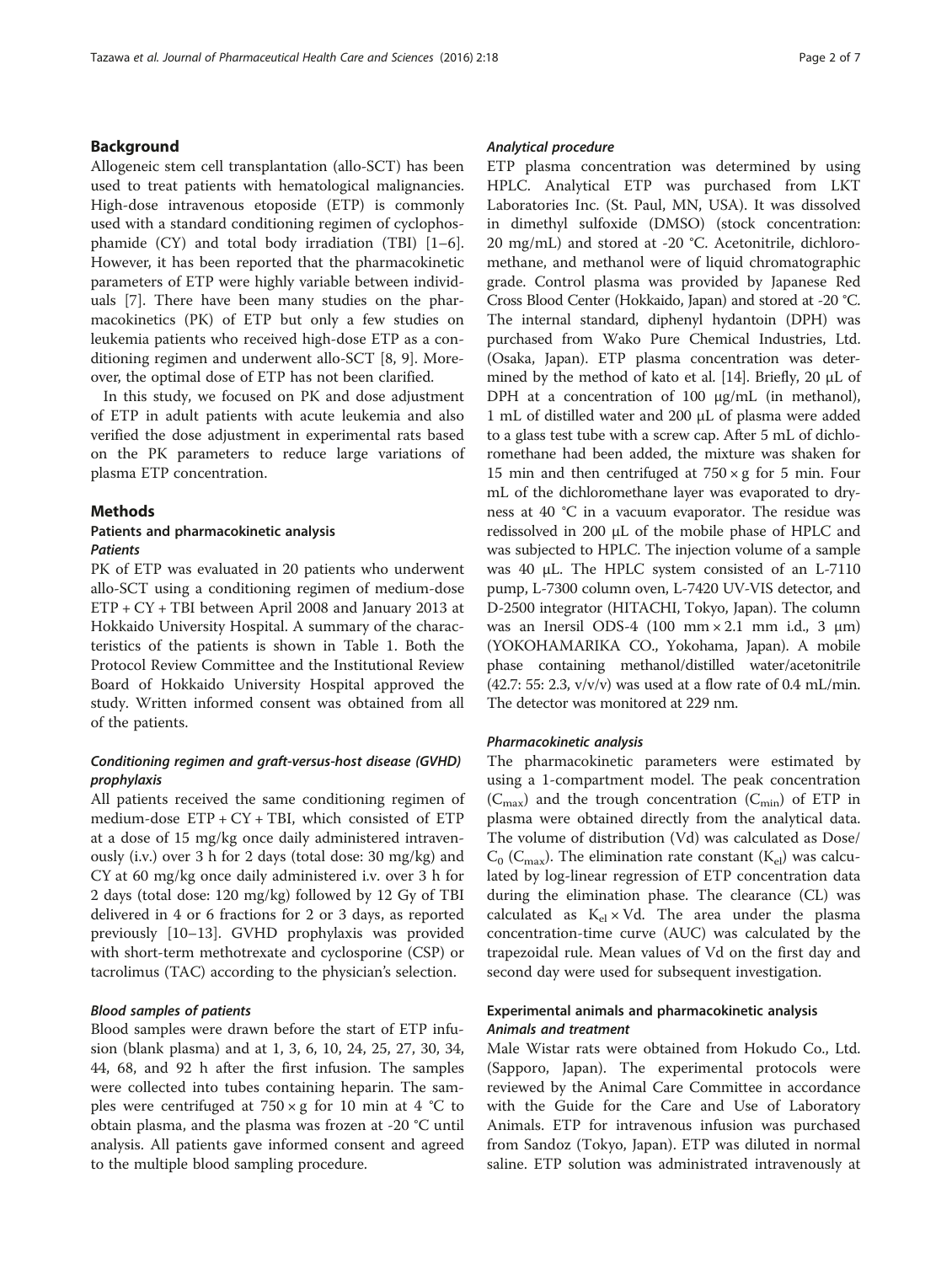## <span id="page-2-0"></span>**Table 1** Characteristics of the patients  $(n = 20)$

|                                      |                | Mean $\pm$ S.D. | Median  | Range         |
|--------------------------------------|----------------|-----------------|---------|---------------|
| Age (year)                           |                | $31.8 \pm 7.0$  | 31      | $18 - 44$     |
| Sex (male/female)                    | 15/5           |                 |         |               |
| Body Weight (kg)                     |                | $67.0 \pm 12.5$ | 65.0    | $45.5 - 91.8$ |
| Body surface area $(m^2)$            |                | $1.8 \pm 0.2$   | $1.8\,$ | $1.4 - 2.1$   |
| Body mass index (kg/m <sup>2</sup> ) |                | $23.2 \pm 3.3$  | 23.1    | $15.5 - 28.8$ |
| Diagnosis                            |                |                 |         |               |
| $\mathsf{ALL}$                       | 17             |                 |         |               |
| AML                                  | $\overline{2}$ |                 |         |               |
| ANKL                                 | $\mathbf{1}$   |                 |         |               |
| Disease status at SCT                |                |                 |         |               |
| CR1                                  | 14             |                 |         |               |
| CR <sub>2</sub>                      | 1              |                 |         |               |
| non CR                               | $\overline{4}$ |                 |         |               |
| relapse 1                            | $\mathbf{1}$   |                 |         |               |
| Donor                                |                |                 |         |               |
| <b>MRD</b>                           | 6              |                 |         |               |
| <b>MUD</b>                           | 7              |                 |         |               |
| <b>MMRD</b>                          | 1              |                 |         |               |
| <b>MMUD</b>                          | 6              |                 |         |               |
| Stem cell source                     |                |                 |         |               |
| Bone marrow                          | 15             |                 |         |               |
| Peripheral blood stem cells          | 3              |                 |         |               |
| Umbilical cord blood                 | $\overline{2}$ |                 |         |               |
| GVHD Prophylaxis                     |                |                 |         |               |
| $CSP + MTX$                          | 9              |                 |         |               |
| $TAC + MTX$                          | 11             |                 |         |               |
| Laboratory data                      |                |                 |         |               |
| Alb (g/dL)                           |                | $4.0 \pm 0.4$   | $4.0\,$ | $2.8 - 4.9$   |
| T-pro (g/dL)                         |                | $6.0 \pm 0.4$   | 5.8     | $5.4 - 7.0$   |
| BUN (mg/dL)                          |                | $10.3 \pm 3.0$  | 10.5    | $5.0 - 15.0$  |
| Scr (mg/dL)                          |                | $0.6\pm0.2$     | 0.6     | $0.3 - 1.0$   |
| T-bil (mg/dL)                        |                | $0.7\pm0.3$     | $0.7\,$ | $0.4 - 1.7$   |
| AST (IU/L)                           |                | $35.0 \pm 31.4$ | 21.0    | $9.0 - 125$   |
| ALT (IU/L)                           |                | $45.6 \pm 54.6$ | 32.0    | $5.0 - 251$   |

ALL indicates acute lymphoblastic leukemia, AML acute myelogenous leukemia, ANKL aggressive NK cell leukemia, SCT stem cell transplantation, CR complete remission, MRD HLA–matched related donor, MUD HLA-matched unrelated donor, MMRD mismatched related donor, MMUD mismatched unrelated donor, CSP cyclosporin A, MTX methotrexate, TAC tacrolimus, Alb albumin, T-pro total protein, BUN blood urea nitrogen, Scr serum creatinine, T-bil total bilirubin, AST asparatate aminotransferase, ALT alanine aminotransferase

a dose of 15 mg/kg. At each experimental time point (before the start of ETP infusion (blank plasma) and at 0.017, 0.05, 0.25, 0.75, 1.5, 3, and 6 h after infusion), rats were anesthetized with diethyl ether, and whole blood was collected from the jugular vein. Plasma was obtained by centrifugation at  $750 \times g$  for 10 min at 4 °C. The rats were killed by exsanguination after blood collection. ETP plasma concentration was determined by HPLC as described above. PK parameters were determined as described above.

## Statistical analysis

Student's t-test was used to determine the significance of differences between two group means. Pearson's test was used to determine correlations. Predictability of Vd was calculated with stepwise regression analysis using JMP®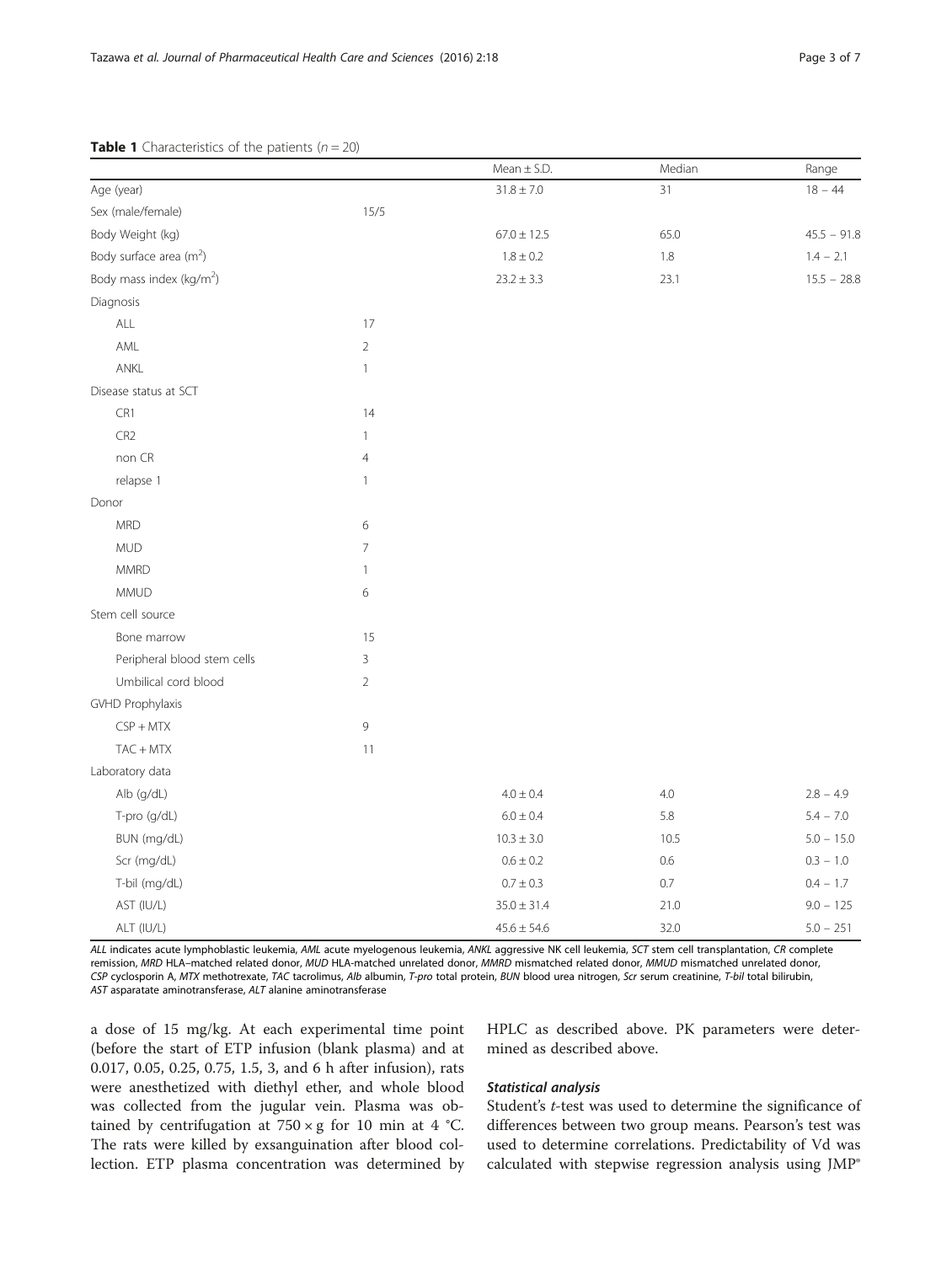12 Pro (SAS Institute Inc., Cary, NC, USA). Statistical significance was defined as  $P < 0.05$ .

#### Results

#### Results for the patients

#### Pharmacokinetic analysis of ETP in patients

The plasma concentration versus time curve and the pharmacokinetic parameters after intravenous administration of ETP are shown in Fig. 1 and Table 2, respectively. Mean  $C_{\text{max}}$  on the first day was 74.9 μg/mL (median: 77.4, range:  $51.8$  - 116.5 μg/mL). Mean AUC<sub>0-92h</sub> was 1332 μg·hr/mL (median: 1282, range: 870 - 2015 μg · h/mL). Mean values of Vd on the first day and second day were 0.20 L/kg (median: 0.20, range: 0.13 - 0.28). A significant relationship was found between  $C_{\text{max}}$  (day1) and  $AUC_{0.92h}$  ( $R = 0.85$ ,  $P < 0.05$ ). Vd was correlated with Alb and body weight  $(R = 0.56, P < 0.05; R = 0.40, P < 0.05$  respectively).

## Results of experiments using rats Pharmacokinetic analysis of ETP in rats

We investigated the pharmacokinetic parameters in rats (with normal Alb levels and renal function). The experimental rats were divided into 3 groups based on the age of rats [5 weeks (control), 7 weeks and 10 weeks] and were intravenously administered ETP at a dose of 15 mg/kg. Table [3](#page-4-0) shows the pharmacokinetic parameters of rats after infusion.  $C_{\text{max}}$  and AUC were significantly higher in the groups of 7 weeks and 10 weeks than in the group of 5 weeks (control). Vd in the group of 10 weeks were lower than those in the group of 5 weeks. Kel was not significantly different among the 3 groups of rats.

#### Dose adjustment of ETP in rats

There was a positive correlation between body weight and Vd of ETP in rats (linear regression equation:  $Vd(L) =$  $0.0001 \times$  body weight (g) + 0.0259,  $R = 0.82$ ,  $P < 0.05$ ). Therefore, we predicted Vd from the body weights of rats and calculated the dose by the following formula: dose (mg) = Vd (L)  $\times$  C<sub>max</sub> (μg/mL) to achieve target  $C<sub>max</sub>$  (60 μg/mL). We set a target ETP concentration to 60 μg/mL because the mean  $C_{\text{max}}$  of ETP in the group of rats administered 15 mg/kg was 57 μg/mL.  $C_{\text{max}}$  of ETP in the group of rats administered 15 mg/kg increased with increase in body weight (Fig. [2](#page-4-0) ([a](#page-4-0))). On the other hand, the group of rats administered the adjusted dose achieved the target  $C_{\text{max}}$  (Fig. [2](#page-4-0) [\(a\)](#page-4-0)). Moreover, when comparing the AUC at this time, the variation of ETP concentration was decreased in the adjustment group (Fig. [2](#page-4-0) ([b\)](#page-4-0)).

## **Discussion**

Although the standard conditioning regimen of  $CY + TBI$ has been widely used before allo-SCT, the rate of mortality due to relapse is high and the results of treatment are not satisfactory [\[15](#page-6-0)–[20](#page-6-0)]. Therefore, various intensified conditioning regimens, some of which used ETP combined with CY + TBI, have been developed. Many studies including studies in which ETP (60 mg/kg) was combined with CY and TBI ( $ETP + CY + TBI$ ) showed a low relapse rate but high rates of toxicity and transplant-related mortality [[1](#page-5-0)–[6](#page-5-0)]. We previously reported excellent outcomes for patients who received a medium-dose ETP (30 mg/kg) + CY + TBI regimen at Hokkaido University Hospital in Japan [\[10](#page-5-0), [11\]](#page-5-0) and superior survival to that in patients who received CY + TBI retrospectively [\[12\]](#page-6-0). We also conducted a prospective phase II study. In that study, 1-year overall survival was 80.8 % (95 %  $Cl = 66.0 - 88.7$  %). No

**Table 2** Pharmacokinetic parameters of ETP after administration at a dose of 15 mg/kg once daily over 3 h for 2 days in patients  $(n = 20)$ 

| Parameter                                 | Day 1           |        |                | Day 2           |        |                |
|-------------------------------------------|-----------------|--------|----------------|-----------------|--------|----------------|
|                                           | Mean $\pm$ S.D. | Median | Range          | Mean $\pm$ S.D. | Median | Range          |
| $Cmax$ ( $\mu$ g/mL)                      | $74.9 \pm 17.0$ | 77.4   | $51.8 - 116.5$ | $77.5 \pm 12.9$ | 75.8   | $61.6 - 106.0$ |
| Cmin $(\mu q/mL)$                         | $3.9 \pm 2.5$   | 3.7    | $0.2 - 9.1$    | $6.2 \pm 3.7$   | 5.4    | $1.6 - 16.1$   |
| Vd (L/kg)                                 | $0.20 \pm 0.05$ | 0.19   | $0.12 - 0.29$  | $0.20 \pm 0.04$ | 0.20   | $0.14 - 0.27$  |
| Kel $(h^{-1})$                            | $0.15 \pm 0.04$ | 0.14   | $0.10 - 0.29$  | $0.14 \pm 0.03$ | 0.14   | $0.07 - 0.20$  |
| $CL$ (m $L/h/kg$ )                        | $30.9 \pm 14.5$ | 24.5   | $14.2 - 72.6$  | $29.0 \pm 8.5$  | 27.4   | $11.3 - 45.5$  |
| AUC0-24 h or AUC24-44 h ( $\mu$ g · h/mL) | $634 \pm 154$   | 611    | $423 - 1021$   | $612 \pm 126$   | 586    | $424 - 852$    |
| AUC0-92 h ( $\mu$ g · h/mL)               | $1332 \pm 315$  | 1282   | $870 - 2015$   |                 |        |                |

Vd indicates volume of distribution, Kel elimination rate constant, CL clearance, AUC area under the plasma concentration–time curve

<span id="page-3-0"></span>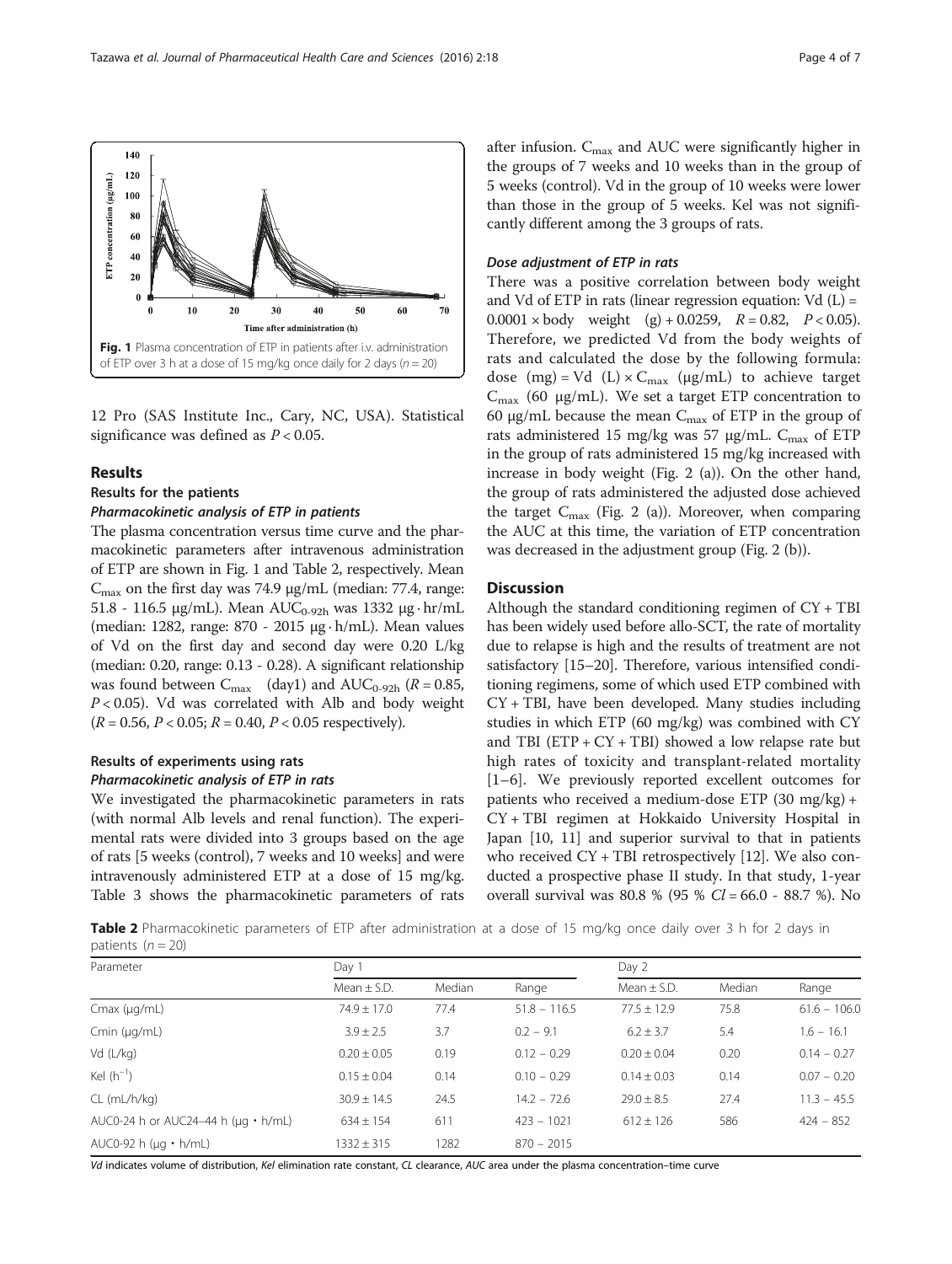|                            | 5 weeks (control) | 7 weeks         | 10 weeks         |  |
|----------------------------|-------------------|-----------------|------------------|--|
|                            | $120 - 150$ q     | $220 - 230$ q   | $320 - 355$ q    |  |
| AUC ( $\mu q \cdot h/mL$ ) | $12.8 \pm 0.33$   | $15.8 + 1.21*$  | $20.4 \pm 3.01*$ |  |
| $Cmax$ ( $\mu$ g/mL)       | $49.0 + 9.73$     | $51.7 + 4.41$   | $71.8 + 7.57*$   |  |
| Vd (L/kg)                  | $0.32 \pm 0.07$   | $0.29 + 0.03$   | $0.21 + 0.02*$   |  |
| Kel $(h^{-1})$             | $1.72 \pm 0.26$   | $1.80 \pm 0.10$ | $1.84 \pm 0.38$  |  |
| CL (L/h/kg)                | $0.54 \pm 0.12$   | $0.52 \pm 0.06$ | $0.39 \pm 0.10*$ |  |
|                            |                   |                 |                  |  |

<span id="page-4-0"></span>Table 3 Pharmacokinetic parameters of ETP after intravenous administration at a dose of 15 mg/kg in rats

Each value is the mean  $+$  S.D. of 3 - 4 measurements \*Significantly different from control at  $p < 0.05$ 

patient died within 100 days post-SCT. The cumulative incidences of relapse and non-relapse mortality at 1-year post SCT were 10.0 and 14.0 %, respectively [\[13\]](#page-6-0). These data indicated that the addition of ETP was important for outcomes; however, there have been no study on PK of medium-dose ETP in adult patients with leukemia.

In this study, we focused on the PK of ETP with the aim of establishing the optimal dosage of ETP. Firstly, the plasma concentration and pharmacokinetic parameters of ETP in patients who received medium-dose ETP were determined. In most studies, 2-compartment models were used for PK analysis of ETP [\[21, 22\]](#page-6-0). However, we consider that  $\alpha$ -phase of etoposide is almost completed at the end of the administration because etoposide administered over 3 h and a semi-logarithmic plot of plasma concentration versus time appear as a single straight line. Therefore, we used 1- compartment model for analysis.

It was found that the plasma concentrations of ETP differed greatly among patients (Fig. [1](#page-3-0), Table [2\)](#page-3-0). The plasma concentrations of ETP should normally be about the same in all patients. Therefore, factors that account for the inter-individual variation in the plasma concentration of ETP were investigated in this study. It has been reported that the steady-state concentration and AUC of continuous infusion of ETP were related to its toxicity [[7,](#page-5-0) [23\]](#page-6-0). In this study, a significant relationship was found between  $C_{\text{max}}$  and  $AUC_{0.92h}$  ( $R = 0.85$ ,  $P < 0.05$ ). Therefore, we focused on factors that cause the inter-individual variation of  $C_{\text{max}}$ . Individual differences in  $C_{\text{max}}$  are considered to be due to variation of Vd because Vd is calculated by the following equation:  $Vd = \text{Dose}/C_{\text{max}}$ . We found that Vd was correlated with Alb and body weight. Protein binding is important for PK of ETP. ETP is highly bound to Alb in plasma and the ratio of protein binding is 93 % [[24](#page-6-0)]. Stewart et al. reported that unbound ETP was significantly increased in cancer patients compared with that in normal volunteers [[25\]](#page-6-0). These alterations in protein binding were significantly related to Alb [\[25](#page-6-0)]. A relationship between the ETP binding ratio and Alb was reported by Schwinghammer et al.  $(R = 0.57, P = 0.02)$  [\[26](#page-6-0)].

About 35 % of the administered dose of ETP is excreted into urine as the parent drug [\[27\]](#page-6-0). ETP clearance was significantly correlated with serum creatinine (Scr) in previous studies [\[28](#page-6-0), [29](#page-6-0)]. In the present study, the renal function of 20 patients is normal range (Scr 0.3 - 1.0 mg/dL). Therefore, we considered that Vd is important for patients with normal renal function. The study by Krogh-Madsen [\[22](#page-6-0)], baseline white blood cell count (bWBC) and sex influenced the PK of ETP. However, in this study, no correlation of bWBC and sex on PK of ETP. These results show that the variability of AUC could be reduced to adjust dosages by predicted Vd in patients with normal renal function.

We have investigated the study using rats whether to reduce the variation of ETP concentration by dose adjustment by prediction of Vd. Our in vivo study in rats suggested that increase of ETP plasma concentration was mainly associated with increase of body weight



Fig. 2 Comparison of (a) Cmax of ETP and (b) AUC of ETP after intravenous administration of ETP at a dose of 15 mg/kg ( $\triangle$ ) and at the adjusted dose (●) in rats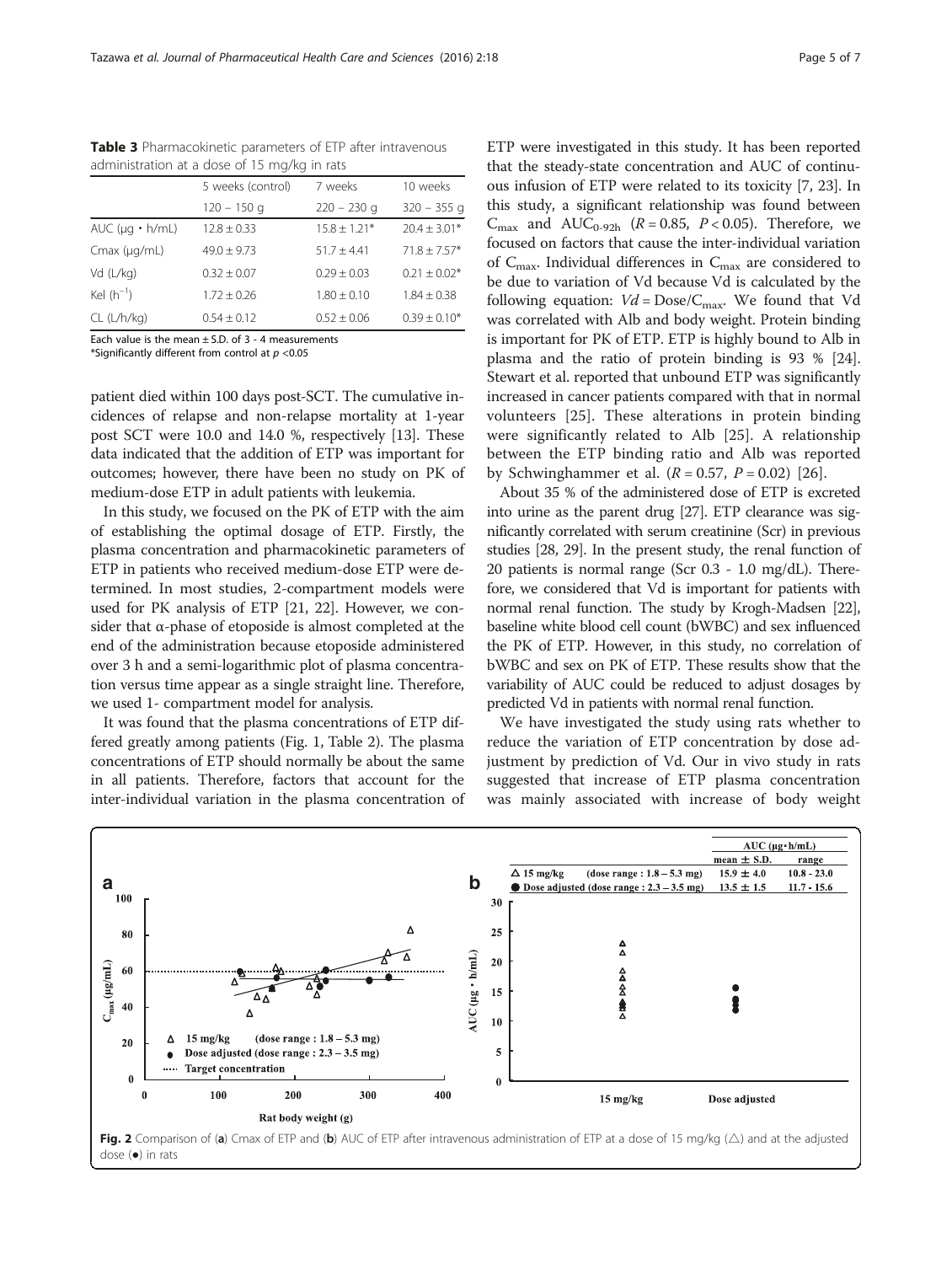<span id="page-5-0"></span>(Table [3\)](#page-4-0). In addition, body weight of rats was strongly correlated with Vd  $(R = 0.82, P < 0.05)$ . Therefore, we predicted Vd by only body weight of rats and calculated the dose of ETP so as to achieve a target ETP plasma concentration (60 μg/mL). As a result, the group of rats with dose adjustment achieved the target ETP plasma concentration and the variation of plasma ETP concentration was decreased. These results indicate that body weight is very important for pharmacokinetic parameters of ETP, especially Vd.

In the investigation using rats, it was shown that body weight is very important for Vd and that Vd can be predicted by body weight. In general, the body surface area (BSA) is used in dose adjustment of chemotherapy. However, there was high inter-individual variation in plasma concentration of ETP, even if dose of ETP was adjusted based on BSA [[21\]](#page-6-0). In addition, body weightbased dose has been widely used in conditioning regimens [8, 9, [19](#page-6-0)]. Therefore, we use body weight to determine the dosage.

In clinical investigations, we focused on only Vd because there was a strong correlation between  $C_{\text{max}}$  and AUC. However,  $K_{el}$  is critical for estimating ETP plasma concentration as well as Vd. In addition, the target ETP plasma concentration in medium dose ETP therapy has not been clarified. According to our preliminary analysis, ETP plasma concentration  $\geq$  75.6 μg/mL was associated with a high mortality rate. However, correlations between results of pharmacokinetic analysis and clinical outcomes were not sufficient in this study due to the small sample size. Further studies are needed to establish the optimal dose of ETP and confirm correlations between pharmacokinetic parameters of ETP and clinical outcomes in different patient populations.

## Conclusions

The results suggested that inter-individual variation of plasma concentration of ETP could be reduced by predicting Vd. Prediction of Vd is effective for reducing individual variation of ETP concentration and might enable a good therapeutic effect to be achieved.

#### Abbreviations

Alb, albumin; ALL, acute lymphoblastic leukemia; allo-SCT, allogeneic stem cell transplantation; ALT, alanine aminotransferase; AML, acute myelogenous leukemia; ANKL, aggressive NK cell leukemia; AST, asparatate aminotransferase; AUC, area under the plasma concentration-time curve; BUN, blood urea nitrogen; CI, confidence intervals; CL, Clearance; C<sub>max</sub>, peak concentration; C<sub>min</sub>, trough concentration; CR, complete remission; CSP, cyclosporine; CY, cyclophosphamide; DMSO, dimethyl sulfoxide; DPH, diphenyl hydantoin; ETP, etoposide; GVHD, graft-versus-host disease; HPLC, high-performance liquid chromatography; i.v., intravenously;  $K_{el}$ , elimination rate constant; MMRD, mismatched related donor; MMUD, mismatched unrelated donor; MRD, HLA-matched related donor; MTX, methotrexate; MUD, HLA-matched unrelated donor; PK, pharmacokinetics; RMSE, root mean squared error; Scr, serum creatinine; TAC, Tacrolimus; TBI, total body irradiation; T-bil, total bilirubin; T-pro, total protein; Vd, distribution volume

#### Acknowledgements

We thank the patients who participated in this study, the physicians and staff members of Hokkaido University Hospital who contributed valuable data. This study was supported in part by JSPS KAKENHI Grant Number 25460203 and Japan Research Foundation for Clinical Pharmacology.

#### Authors' contributions

YT performed experiments, analyzed data, and draft the manuscript. AS and KK designed and coordinated the study. AS, JS TE, TK and TT helped to collect samples. KI, MS and YT helped to interpretation of data. All authors read and approved the final manuscript.

#### Competing interests

The authors declare that they have no competing interests.

#### Author details

<sup>1</sup> Laboratory of Pharmacokinetics, Faculty of Pharmaceutical Sciences, Hokkaido University, Kita-12 Nishi-6, Kita-ku, Sapporo, Hokkaido 060-0812, Japan. <sup>2</sup> Department of Hematology, Hokkaido University Graduate School of Medicine, Sapporo, Japan. <sup>3</sup>Department of Pharmacy, Hokkaido University Hospital, Sapporo, Japan. <sup>4</sup>Education Research Center for Clinical Pharmacy, Faculty of Pharmaceutical Sciences, Hokkaido University, Sapporo, Japan.

#### Received: 8 March 2016 Accepted: 5 July 2016 Published online: 08 August 2016

#### References

- 1. Bostrom B, Weisdorf DJ, Kim T, Kersey JH, Ramsay NK. Bone marrow transplantation for advanced acute leukemia: a pilot study of high-energy total body irradiation, cyclophosphamide and continuous infusion etoposide. Bone Marrow Transplant. 1990;5:83–9.
- 2. Giralt SA, LeMaistre CF, Vriesendorp HM, Andersson BS, Dimopoulos M, Gajewski J, et al. Etoposide, cyclophosphamide, total-body irradiation, and allogeneic bone marrow transplantation for hematologic malignancies. J Clin Oncol. 1994;12:1923–30.
- 3. Petersen FB, Buckner CD, Appelbaum FR, Sanders JE, Bensinger WI, Storb R, et al. Etoposide, cyclophosphamide and fractionated total body irradiation as a preparative regimen for marrow transplantation in patients with advanced hematological malignancies: a phase I study. Bone Marrow Transplant. 1992;10:83–8.
- 4. Yau JC, LeMaistre CF, Andersson BS, Huan SD, Wallerstein RO, Woo SY, et al. Allogeneic bone marrow transplantation for hematological malignancies following etoposide, cyclophosphamide, and fractionated total body irradiation. Am J Hematol. 1992;41:40–4.
- 5. Brown RA, Wolff SN, Fay JW, Pineiro L, Collins Jr RH, Lynch JP, et al. High-dose etoposide, cyclophosphamide, and total body irradiation with allogeneic bone marrow transplantation for patients with acute myeloid leukemia in untreated first relapse: a study by the North American Marrow Transplant Group. Blood. 1995;85:1391–5.
- 6. Brown RA, Wolff SN, Fay JW, Pineiro L, Collins Jr RH, Lynch JP, et al. High-dose etoposide, cyclophosphamide and total body irradiation with allogeneic bone marrow transplantation for resistant acute myeloid leukemia: a study by the North American Marrow Transplant Group. Leuk Lymphoma. 1996;22:271–7.
- 7. Miller AA, Stewart CF, Tolley EA. Clinical pharmacodynamics of continuousinfusion etoposide. Cancer Chemother Pharmacol. 1990;25:361–6.
- 8. Chrzanowska M, Sobiak J, Grund G, Wachowiak J. Pharmacokinetics of highdose etoposide administered in combination with fractionated total-body irradiation as conditioning for allogeneic hematopoietic stem cell transplantation in children with acute lymphoblastic leukemia. Pediatr Transplant. 2011;15:96–102.
- Mross K, Reifke J, Bewermeier P, Kruger W, Hossfeld DK, Zander A. The pharmacokinetics and toxicity of two application schedules with high-dose VP-16 in patients receiving an allogeneic bone marrow transplantation. Ann Oncol. 1996;7:83–8.
- 10. Toubai T, Tanaka J, Mori A, Hashino S, Kobayashi S, Ota S, et al. Efficacy of etoposide, cyclophosphamide, and total body irradiation in allogeneic bone marrow transplantation for adult patients with hematological malignancies. Clin Transplant. 2004;18:552–7.
- 11. Shigematsu A, Kondo T, Yamamoto S, Sugita J, Onozawa M, Kahata K, et al. Excellent outcome of allogeneic hematopoietic stem cell transplantation